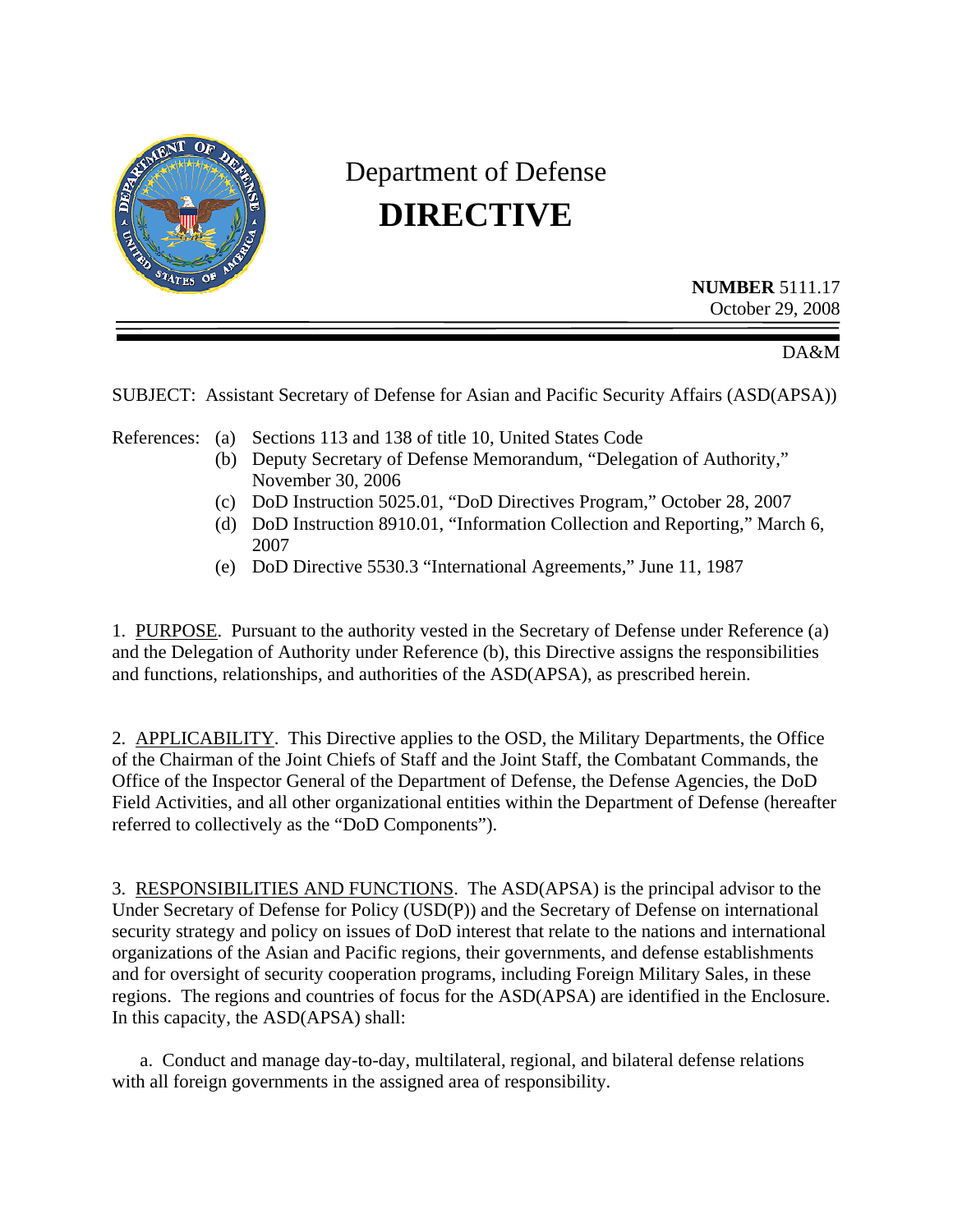b. Develop regional security and defense strategy and policy, provide advice, and issue guidance to translate global and functional policies into regional-specific country strategies; and oversee their implementation in coordination with the appropriate DoD officials.

c. For assigned areas of responsibility, develop, coordinate, and oversee the implementation of:

(1) Defense policy and management of defense and military relations.

(2) Policy, plans, and activities, as well as uses of DoD resources engaged in encouraging the development of military capabilities; encouraging constitutional democracy and respect for human rights, including civilian control of the military; institutionalizing an appropriate role for the military in a constitutional democracy; and encouraging the development of standards of military professionalism that promote respect for elected civilian authorities and human rights.

(3) DoD regional and country-specific policy and recommendations concerning security cooperation programs and organizations, including Foreign Military Sales, International Military Education and Training, and other missions pertaining to security cooperation, in coordination with the Assistant Secretary of Defense for Global Security Affairs, who has policy oversight for individual programs.

d. Represent the USD(P) and the Secretary of Defense in interagency policy deliberations and international negotiations relating to assigned areas of responsibility.

e. Participate in those planning, programming, budgeting, and execution activities that relate to assigned areas of responsibility.

f. Perform such other duties as the USD(P) or the Secretary of Defense may prescribe.

## 4. RELATIONSHIPS

a. In the performance of assigned functions and responsibilities, the ASD(APSA) shall serve under the authority, direction, and control of the Secretary of Defense, through the USD(P), and shall:

(1) Report directly to the USD(P).

(2) Coordinate and exchange information with other OSD officials, the Heads of the DoD Components, and Federal officials having collateral or related functions.

(3) Use existing systems, facilities, and services of the Department of Defense and other Federal agencies, when possible, to avoid duplication and to achieve maximum efficiency and economy.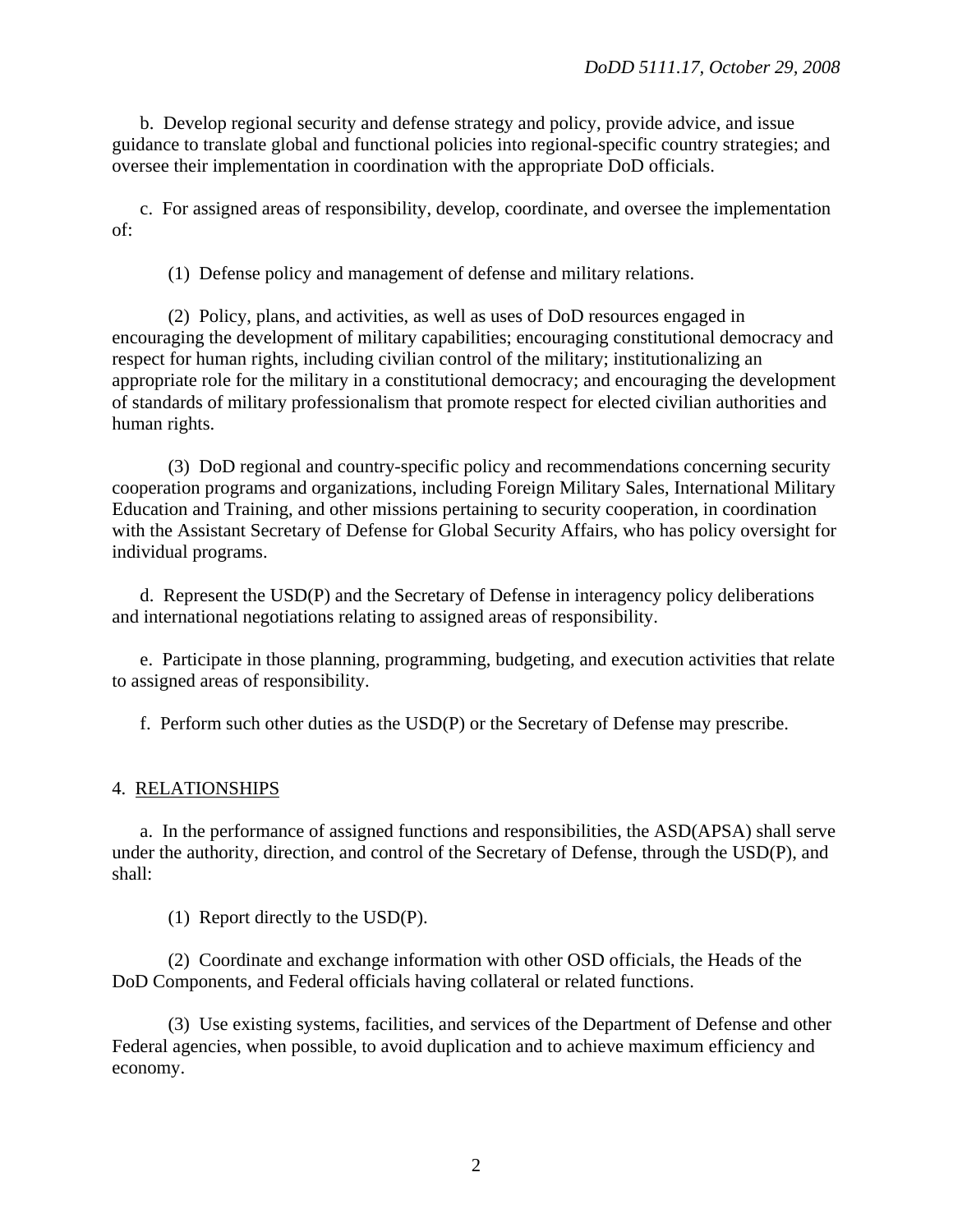b. Other OSD officials and the Heads of the DoD Components shall coordinate with the ASD(APSA) on all matters under their purview related to the responsibilities and functions stated herein.

c. Nothing herein shall be interpreted to subsume or replace the responsibilities, functions, or authorities of the Heads of DoD Components as prescribed by law.

5. AUTHORITIES. The ASD(APSA) is hereby delegated the authority to:

 a. Issue DoD Instructions, DoD Manuals, and one-time Directive-Type Memorandums, consistent with DoD Instruction 5025.01 (Reference (c)), that implement policy approved by the Secretary of Defense or the USD(P) in assigned areas of responsibility. Instructions to the Military Departments shall be issued through the Secretaries of the Military Departments. Instructions to the Combatant Commands normally shall be communicated through the Chairman of the Joint Chiefs of Staff.

 b. Obtain reports and information, consistent with DoD Instruction 8910.01 (Reference (d)), as necessary to carry out assigned responsibilities and functions.

c. Communicate directly with the Heads of the DoD Components as necessary to carry out assigned responsibilities and functions, including transmitting requests for advice and assistance.

(1) Communications to the Military Departments shall be transmitted through the Secretaries of the Military Departments or their designees, or as otherwise provided in law or directed by the Secretary of Defense in other DoD issuances.

(2) Formal communications to the Commanders of the Combatant Commands normally shall be transmitted through the Chairman of the Joint Chiefs of Staff.

 d. Communicate with other U.S. Government officials, representatives and members of the Legislative Branch, members of the public, and representatives of foreign governments, as appropriate, in carrying out assigned responsibilities. Communications with representatives and members of the Legislative Branch shall be coordinated with the Assistant Secretary of Defense for Legislative Affairs or the Under Secretary of Defense (Comptroller)/Chief Financial Officer, Department of Defense, as appropriate, and be consistent with the DoD Legislative Program, as appropriate.

 e. Negotiate and conclude international agreements in areas of assigned responsibility, in accordance with DoD Directive 5530.3 (Reference (e)) and in coordination with the General Counsel of the Department of Defense.

6. RELEASABILITY. UNLIMITED. This Directive is approved for public release. Copies may be obtained through the Internet from the DoD Issuances Web Site at http://www.dtic.mil/whs/directives.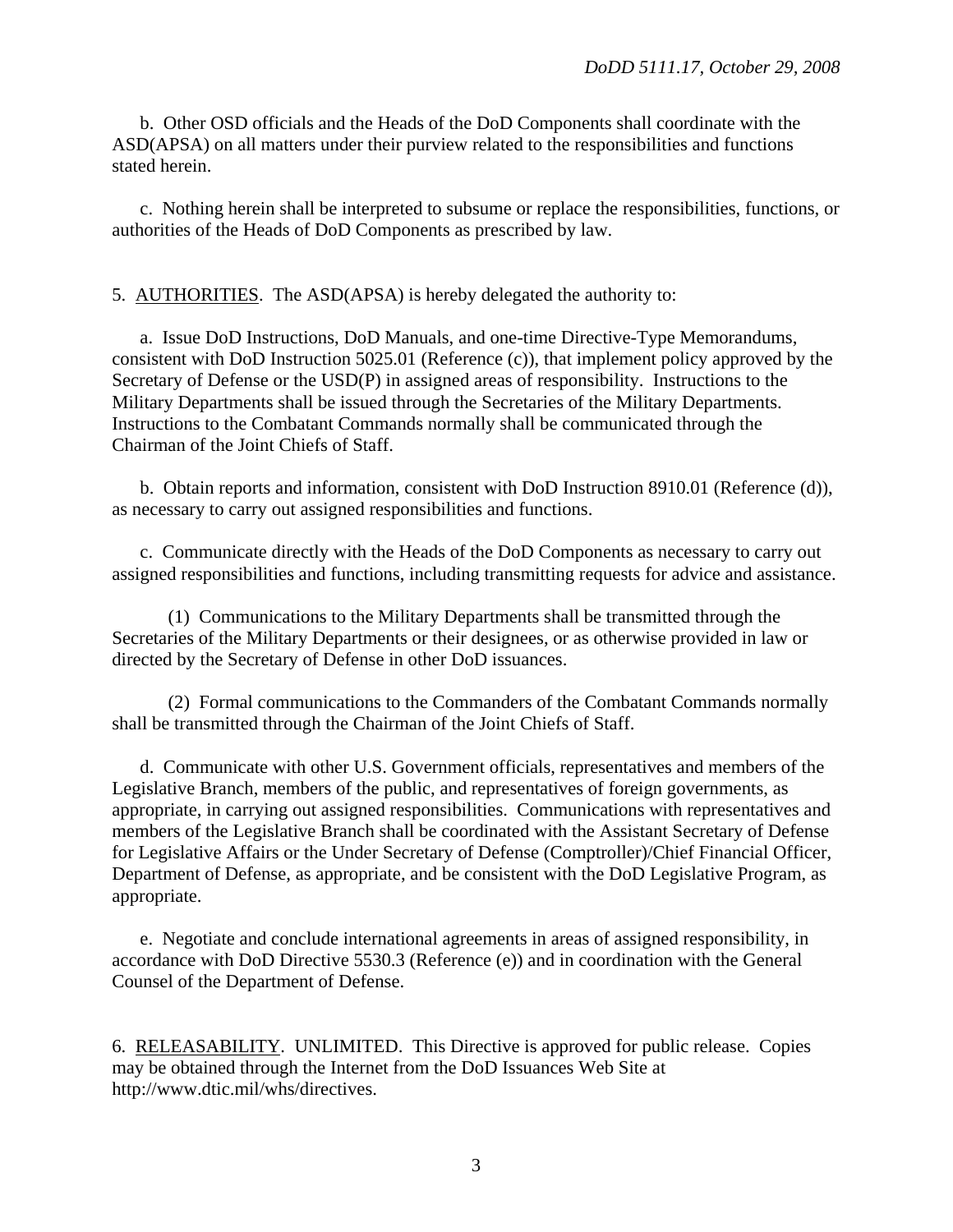7. EFFECTIVE DATE. This Directive is effective immediately.

 $ZCL$ 

Eric Edelman Under Secretary of Defense for Policy

Enclosure Regional and Country Focus of ASD(APSA)